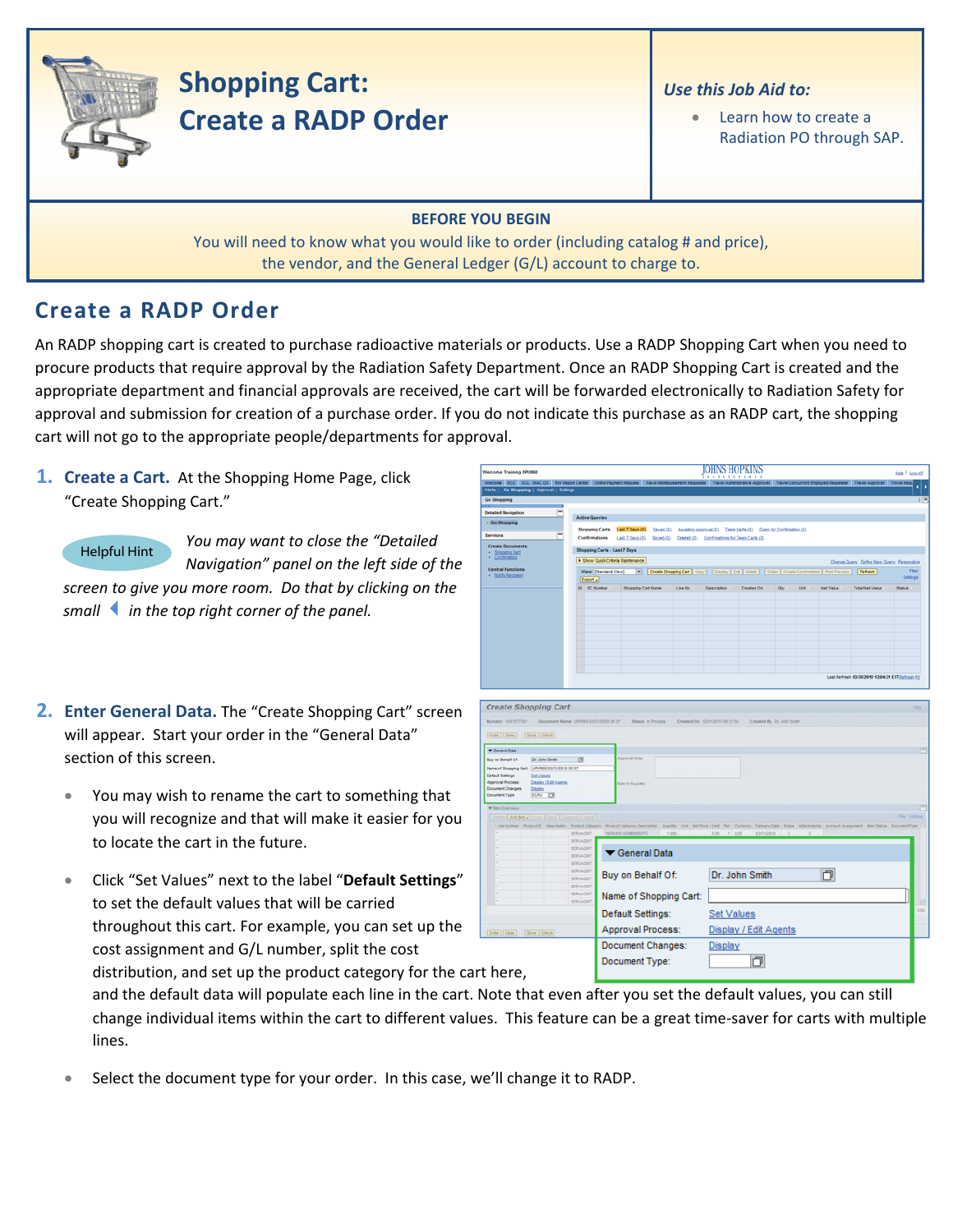#### Helpful Hint

*When the "Change Default Settings" dialog box appears, you won't see all of the tabs that are*

*available to you. Either stretch the box horizontally so that all of the tabs appear, or just click on the white file folder to display a list of the available tabs.*

| <b>Change Default Settings</b> |                                       |                                                                                                       |
|--------------------------------|---------------------------------------|-------------------------------------------------------------------------------------------------------|
|                                |                                       | Your data will be transferred to all new items, Items already in the shopping cart will be unchanged. |
| Item Basic Data                | Account Assignment                    | <b>Internal Note</b>                                                                                  |
|                                |                                       | ✔ Item Basic Data                                                                                     |
| Buy on Behalf of:              | Dr. John Smith<br>门                   | Account Assignment                                                                                    |
| Goods Recipient:               | Dr. John Smith                        | <b>Internal Note</b>                                                                                  |
| Product Category:              | SERVAGMT                              | Delivery Address / Performance Location                                                               |
| Purchase Group:                | Judith Zimmer - Purchasing Grp 32 JHU |                                                                                                       |
| Company Code:                  | <b>JOHNS HOPKINS ENTERPH门</b>         |                                                                                                       |
| Location / Plant:              | <b>JHLI Service Provider</b><br>门     | JHU Service Provider                                                                                  |
| Storage Location:              | 门<br>Storage Location                 |                                                                                                       |
|                                |                                       | Cancel<br>OK                                                                                          |

- **3. Enter Item Data.** Go to the first line in the order and start entering the order information. You'll work your way across the line for each item *before you press Enter*. Note that if you set up the default cart settings, much of this information will already be populated for you.
	- Start with the "**Description**" field and enter text that identifies the isotope you wish to order. Enter your order as follows: Product Number, Isotope, Compound, Activity (example: NEG013H, P‐32, DaTP, 250 uci).

| Criter   Close    |                                                |                                                         |                                                                                                                                                        |       |         |              |                |    |   |  |              |
|-------------------|------------------------------------------------|---------------------------------------------------------|--------------------------------------------------------------------------------------------------------------------------------------------------------|-------|---------|--------------|----------------|----|---|--|--------------|
|                   | Lave   Datk                                    |                                                         |                                                                                                                                                        |       |         |              |                |    |   |  |              |
| - General Date    |                                                |                                                         |                                                                                                                                                        |       |         |              |                |    |   |  |              |
| Buy an Behalf Of  | Dr. John Smith                                 | 西                                                       | Approvid Note                                                                                                                                          |       |         |              |                |    |   |  |              |
|                   | Neme of Drugoing Cart. UPURED ES/31/2010 09:37 |                                                         |                                                                                                                                                        |       |         |              |                |    |   |  |              |
| Dataut Samiga     | <b>Det Vatiles</b>                             |                                                         |                                                                                                                                                        |       |         |              |                |    |   |  |              |
| Approval Process  | Dazes / S.M.Azerta                             |                                                         | <b>Sate in Suggler</b>                                                                                                                                 |       |         |              |                |    |   |  |              |
| Document Changes: | <b>Zisens</b>                                  |                                                         | --                                                                                                                                                     |       |         |              |                |    |   |  |              |
| Document Type:    | 100 19                                         |                                                         |                                                                                                                                                        |       |         |              |                |    |   |  |              |
|                   |                                                |                                                         |                                                                                                                                                        |       |         |              |                |    |   |  |              |
| * Im Dierven      |                                                |                                                         |                                                                                                                                                        |       |         |              |                |    |   |  |              |
|                   |                                                | Sinkin E AAd how I Corry & Form & Countries & Daniel L. |                                                                                                                                                        |       |         |              |                |    |   |  | Time Service |
|                   |                                                | Line Number Product D Description Product Category      | Product Category Description Countity Unit Hat Price / Limit Per Currency Delivery Date Nithes Attachments Account Assignment Bant Status DocumentType |       |         |              |                |    |   |  |              |
| ٠                 |                                                | SERVAGNT                                                | SERVICE AGREEMENTS                                                                                                                                     | 1,000 | 0.00    | $t$ is used  | 03/21/2010     | ٠  | a |  |              |
|                   |                                                | <b>STRONOGY</b>                                         | <b><i>SERVICE ASSESSMENTS</i></b>                                                                                                                      | 1,000 | $-100$  | <b>TANKS</b> | <b>ADAMINE</b> | т  | т |  |              |
|                   |                                                | <b>SERVAGNT</b>                                         | SERVICE AGREEMENTS                                                                                                                                     | 1,618 | 3.310   | 1,180        | 23/31/2010     | в  |   |  |              |
|                   |                                                | <b>SERVADUT</b>                                         | SERVICE ASSEEMENTS.                                                                                                                                    | 1,500 | 8.00    | $1 - 150$    | 03/21/2010     | ٠  |   |  |              |
|                   |                                                | <b>SERVADAT</b>                                         | SERVICE ADRESSENTS                                                                                                                                     | 1,500 | $-0.00$ | A 1 totals   | 55/31/2010     | ٠  | 1 |  |              |
|                   |                                                | SERVATORT                                               | <b>SERVICE ADRESSENTS</b>                                                                                                                              | 1,000 | 0.00    | 1.020        | 8301/2010      | s. | 1 |  |              |
|                   |                                                | <b>SERVAGNT</b>                                         | SERVICE AGREEMENTS                                                                                                                                     | 1.000 | 0.00    | 1150         | 03/21/2010     |    |   |  |              |
|                   |                                                | SERVADIT                                                | <b>BERVICE ASPEEMENTS</b>                                                                                                                              | 1,303 | 0.00    | (1) 455      | ES31/2010      | ٠  | × |  |              |
|                   |                                                |                                                         | SERVICE ADRESIENTS                                                                                                                                     | 1,000 | 0.00    | 1.1 1992     | 03/31/2010     |    | ٠ |  |              |
|                   |                                                | SERVADUT                                                |                                                                                                                                                        | 1.889 |         | 3 38 1 150   | 63/31/2010     | ×  | в |  |              |
|                   |                                                | <b>SERVAGNT</b>                                         | <b>SERVER AGREEMENTS</b>                                                                                                                               |       |         |              |                |    |   |  |              |

Line Number Product ID Description Product Category Product Category Description Quantity Unit Net Price / Limit Per Currency Delivery Date Notes Attachments Account Assignment Item Status DocumentType 03/31/2010  $N$ EG013H  $\overline{R}$  each  $\overline{R}$  and  $\overline{R}$  and  $\overline{R}$  each  $\overline{R}$  and  $\overline{R}$  and  $\overline{R}$  expansion  $\overline{R}$  $1$  USD  $\underline{\mathbf{0}}$  $\underline{0}$ 

- Next enter the "**Product Category**." For RADP orders, you should choose RADIOACTIVE for the product category.
- Enter the "**Quantity**" the actual number of items that you want – in this field.
- In the "**Unit**" field enter "each" or "EA."
- Enter the price in the "**Net Price/Limit**" field (i.e., 93.00). Note that no dollar signs are required.
- Ignore the field that says "**Per.**"
- Enter the "**Delivery Date"** when you wish to have your order delivered.
- When you are done, click "**Enter**" to apply your selections.

Helpful Hint *A price quote is available on the SEHS website under Radiation Safety, or by calling Radiation Control at 5‐3710!*

Helpful Hint *Don't forget to click "Enter" when you have completed the line. That's the only way to make the order details appear!*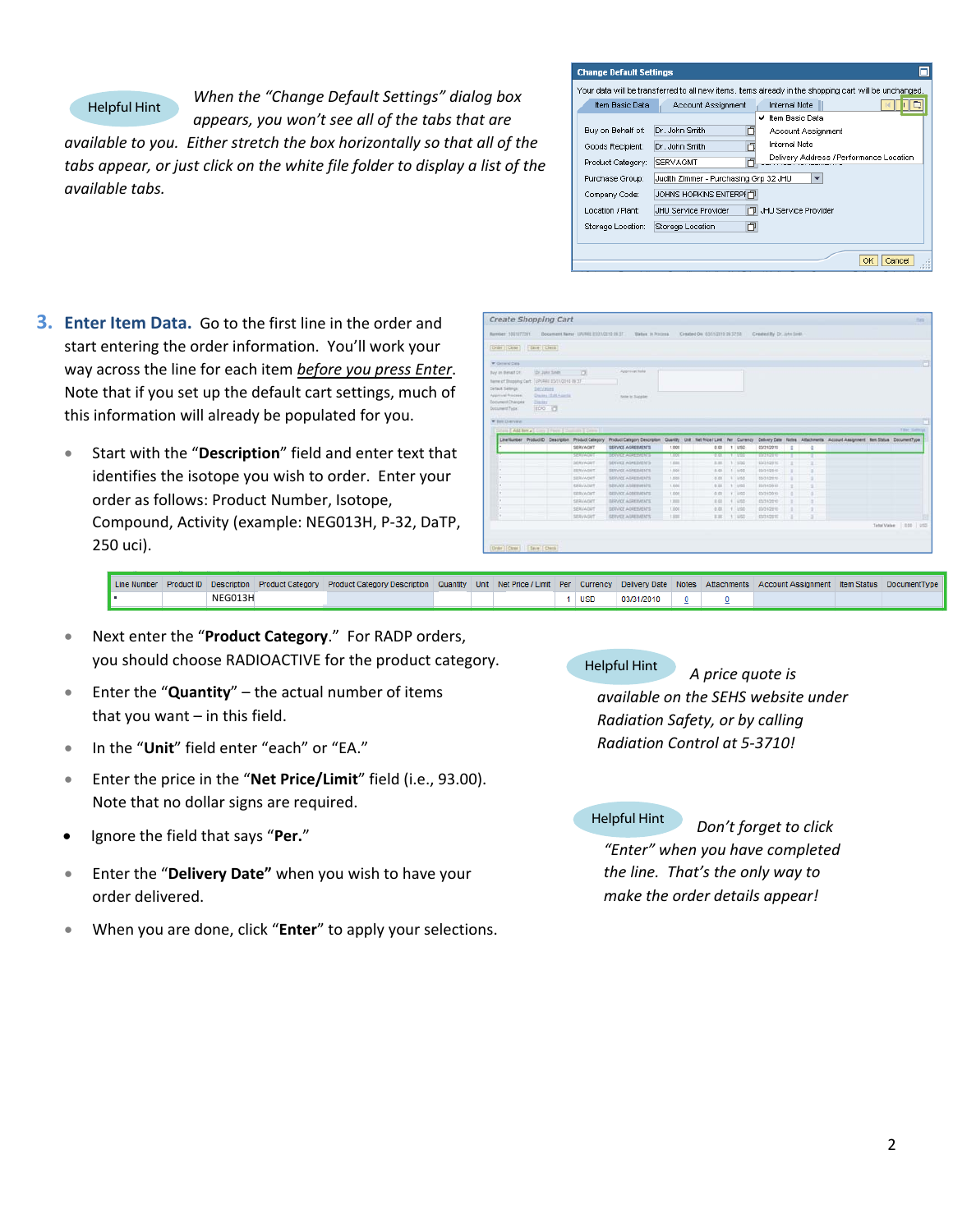**4. Item Details.** After you click Enter, the "**Details**" button will become active. Click it to display the details for the first line in your order. The first tab "**Item Data**" will automatically be displayed and will show the data you just entered.

*You can expect to see errors at the top of the screen! You will resolve them as you enter the details associated with this cart.* Helpful Hint

- **5. Account Assignment.** Click on the tab labele Assignment."
	- Check the cost object under the "**Account** Assignment" header (this field could say C Internal Order, or WBS Element) to make is correct for your order.

**RIF** 

Ŀ

• Click in the field under the header that says "**General Ledger Account**." Verify the appropriate G/L account with your financial administrator, and then enter it in this field.

|                                                                                                                                                                                 |                                   |                                                                                                                  |                                       |                                                             | incoterm Keyit, ocation.              |                                                                     | $\Box$ |              |                                 |                           |                                               |                        |                                          |  |
|---------------------------------------------------------------------------------------------------------------------------------------------------------------------------------|-----------------------------------|------------------------------------------------------------------------------------------------------------------|---------------------------------------|-------------------------------------------------------------|---------------------------------------|---------------------------------------------------------------------|--------|--------------|---------------------------------|---------------------------|-----------------------------------------------|------------------------|------------------------------------------|--|
|                                                                                                                                                                                 |                                   |                                                                                                                  |                                       |                                                             | Goods Recipient                       | 89008                                                               |        |              | TTD: John Smith                 |                           |                                               |                        |                                          |  |
| ed "Account                                                                                                                                                                     | <b>With Overview</b>              | Details   Add fem a   Copy   Fissio   Duplicate   Detete  <br>Line Number Product D Description Product Category |                                       | Preduct Category Description Cuantily Unit Net Price / Link |                                       |                                                                     |        | Per Currenty | Delivery Date                   |                           | <b>Notes: Altachments: Account Assignment</b> |                        | Film Certeron<br>ten Status CocumentType |  |
|                                                                                                                                                                                 |                                   | Chat                                                                                                             | 56000000                              | <b>FURNITURE</b>                                            | 1 84                                  | 0.00                                                                |        | $t$ $150$    | 04/05/2018                      |                           | Cost Carter (1010209732)                      | <b>Il Process</b> ECPO |                                          |  |
|                                                                                                                                                                                 | $\sim$                            |                                                                                                                  | SERVADNT                              | SERVICE AGREEMENTS                                          | 1.000                                 | 0.00                                                                |        | 1 150        | 03/31/2010                      |                           |                                               |                        |                                          |  |
|                                                                                                                                                                                 |                                   |                                                                                                                  | <b>SERVAGNIT</b>                      | SERVICE AGREEMENTS                                          | 1,000                                 | 0.00                                                                |        | 1.1050       | 03/31/2010                      |                           |                                               |                        |                                          |  |
|                                                                                                                                                                                 |                                   |                                                                                                                  | SERVAGNT                              | SERVICE AGREEMENTS                                          | 1,000                                 | 0.00                                                                |        | 1.950        | 03/31/2010                      |                           |                                               |                        |                                          |  |
|                                                                                                                                                                                 |                                   |                                                                                                                  | SERVAGNT                              | SERVICE AGREEMENTS                                          | 1.000                                 | 0.00                                                                |        | 1 1/50       | 03/31/2010                      |                           |                                               |                        |                                          |  |
|                                                                                                                                                                                 |                                   |                                                                                                                  | SERVAGNIT                             | SERVICE AGREEMENTS                                          | 1.000                                 | 0.00                                                                |        | 1 150        | 03/31/2018                      |                           |                                               |                        |                                          |  |
|                                                                                                                                                                                 |                                   |                                                                                                                  | SERVAGNT                              | SERVICE AGREEMENTS                                          | 1.000                                 | 0.00                                                                |        | 1 USD        | 03/31/2010                      |                           |                                               |                        |                                          |  |
|                                                                                                                                                                                 |                                   |                                                                                                                  | SERVAGNT                              | SERVICE AGREEMENTS                                          | 1.000                                 | 3.00                                                                |        | $t$ use      | 03/31/2018                      |                           |                                               |                        |                                          |  |
|                                                                                                                                                                                 |                                   |                                                                                                                  | <b>SERVAGNIT</b>                      | SERVICE AGREEMENTS                                          | 1.000                                 | 0.00                                                                |        | 1.1950       | 63/31/2010                      |                           |                                               |                        |                                          |  |
| Cost Center,                                                                                                                                                                    |                                   |                                                                                                                  | SERVAGNIT                             | SERVICE AGREEMENTS                                          | 1.000                                 | 0.00                                                                |        | 1 1/200      | 03/31/2010                      |                           |                                               |                        |                                          |  |
|                                                                                                                                                                                 |                                   | <b>Account Assignment</b>                                                                                        | <b>Notes and Attachments</b>          |                                                             |                                       |                                                                     |        |              |                                 |                           |                                               |                        |                                          |  |
|                                                                                                                                                                                 | <b>Tem Data</b><br>Identification |                                                                                                                  |                                       |                                                             | Delivery Address/Performance Location | Sources of Suzzly / Service Agents<br>Currency, Values, and Pricing |        |              |                                 | Agencyal Process Overview |                                               |                        |                                          |  |
|                                                                                                                                                                                 |                                   |                                                                                                                  |                                       |                                                             | Order Quantity / Link                 |                                                                     |        |              | <b>IT EACH</b><br>$1$ EA        |                           |                                               |                        |                                          |  |
|                                                                                                                                                                                 | <b>fam Type</b>                   | <b>Material</b> (*)                                                                                              |                                       |                                                             |                                       |                                                                     |        |              |                                 |                           |                                               |                        |                                          |  |
|                                                                                                                                                                                 | <b>Product D:</b>                 |                                                                                                                  |                                       | a                                                           | <b>Ordered Quantity / Unit</b>        |                                                                     |        | 0.000        |                                 |                           |                                               |                        |                                          |  |
|                                                                                                                                                                                 | Deatription. *                    | Chat                                                                                                             |                                       |                                                             | Open Quantity / Unit                  |                                                                     |        |              | 1 EA                            |                           |                                               |                        |                                          |  |
|                                                                                                                                                                                 |                                   |                                                                                                                  |                                       |                                                             | <b>Drive / Currency</b>               |                                                                     |        |              | <b>B. DE LORD THE PANA LINE</b> | $\overline{\phantom{a}}$  |                                               |                        |                                          |  |
| Details for item 1 Sub                                                                                                                                                          |                                   |                                                                                                                  |                                       |                                                             |                                       |                                                                     |        |              |                                 |                           |                                               |                        |                                          |  |
| Account Assignment                                                                                                                                                              | <b>Notes and Attachments</b>      |                                                                                                                  | Delivery Address/Performance Location |                                                             |                                       | Sources of Supply / Service Agents                                  |        |              | Approval Process Overview       |                           |                                               |                        |                                          |  |
|                                                                                                                                                                                 |                                   |                                                                                                                  |                                       |                                                             |                                       |                                                                     |        |              |                                 |                           |                                               |                        |                                          |  |
| can see who bears the costs and, if necessary, you can distribute the cost to several cost centres<br>st Distribution Percentage v Details Add Line Copy Paste Duplicate Delete |                                   |                                                                                                                  |                                       | Change All Berns<br><b>Split Distribution</b>               |                                       |                                                                     |        |              |                                 |                           |                                               |                        | Settings<br>Fiber.                       |  |
| <b>Accounting Line Number</b>                                                                                                                                                   | Percentage                        | Account Assignment Category                                                                                      |                                       | <b>Assign Number</b>                                        |                                       | <b>Account Assignment Description</b>                               |        |              | General Ledger Account          |                           | General Ledger Description                    | <b>Business Area</b>   |                                          |  |
|                                                                                                                                                                                 | 100.00 Internal Order             |                                                                                                                  | ٠                                     |                                                             |                                       |                                                                     |        |              |                                 |                           |                                               |                        |                                          |  |

1.000<br>1.000<br>1.000<br>1.000<br>1.000<br>1.000

西 **TH** Province Twi dog und

Helpful Hint

*If you want to copy the G/L account number to all of the items in your cart, click "Copy" and "Change All Items" to apply the account number throughout the order.*

,<br>Id. Benr., (Copy) Frank (Duplicate ) Delete

- **6. Attach Notes and or Documents.** Click the "**Notes and** Attachments<sup>"</sup> tab if you wish to attach any documents type any notes in this Shopping Cart.
	- Click "**Supplier Text**" to add notes to the vendor, which will appear on the finished Purchase Order.
	- Click "**Internal Notes**" to add notes that pertain to your order, but will not be seen by the vendor. They can be notes to Radiation Control or your department.

|                                                                                                                     |                                         |                                    |     | Details   Add tem .   Copy   Fasts   Duplicate   Delete |                                                                          |                    |           |                                       |              |                                    |    |                           |                           |                           | Filer Settings          |
|---------------------------------------------------------------------------------------------------------------------|-----------------------------------------|------------------------------------|-----|---------------------------------------------------------|--------------------------------------------------------------------------|--------------------|-----------|---------------------------------------|--------------|------------------------------------|----|---------------------------|---------------------------|---------------------------|-------------------------|
|                                                                                                                     |                                         | Line Number Product El Description |     | <b>Product Category</b>                                 | Product Category Deacription Quantity Unit Net Price / Link Per Currency |                    |           |                                       |              | Delivery Date: Notes: Attachments  |    |                           | <b>Account Assignment</b> |                           | ten Status DocumentType |
|                                                                                                                     |                                         |                                    | Ost | 10000000                                                | <b>FURNITURE</b>                                                         |                    | 1.84      | 0.00                                  | 1.055        | 04/05/2010                         |    |                           | Cost Carrier (1010201732) | <b>In Process ECPO</b>    |                         |
|                                                                                                                     | ٠                                       |                                    |     | SERVAGUS                                                | SERVICE AGREEMENTS                                                       | 1.000              |           | 0.00                                  | $t$ - $u$ so | 03/31/2010                         | ٠  | s,                        |                           |                           |                         |
|                                                                                                                     | ٠                                       |                                    |     | SERVAGM?                                                | SERVICE AGREEMENTS                                                       | 1,000              |           | 3.00                                  | $1 - 1055$   | <b>ESC1/2018</b>                   | t. | è                         |                           |                           |                         |
|                                                                                                                     | ٠                                       |                                    |     | SERVAGNT                                                | SERVICE AGREEMENTS                                                       | 1,000              |           | 0.00                                  | $1$ $150$    | 03/31/2010                         | g. | ż                         |                           |                           |                         |
|                                                                                                                     |                                         |                                    |     | SERVAGNT                                                | SERVICE AGREEMENTS                                                       | 1,000              |           | 0.00                                  | 1 150        | 03/31/2010                         | ٠  | ÷                         |                           |                           |                         |
|                                                                                                                     |                                         |                                    |     | SERVAGNT                                                | SERVICE AGREEMENTS                                                       | 1,000              |           | 0.00                                  | $1 - 1050$   | 03/31/2010                         | ٠  | ٠                         |                           |                           |                         |
|                                                                                                                     | ٠                                       |                                    |     | <b>SERVAGNT</b>                                         | SERVICE AGREEMENTS                                                       | 1.000              |           | 0.00                                  | 1.055        | 03/31/2010                         | o  | t                         |                           |                           |                         |
|                                                                                                                     | ×                                       |                                    |     | <b>SERVAGNT</b>                                         | SERVICE AGREEMENTS                                                       | 1.000              |           | 0.00                                  | 1.150        | 03/31/2010                         |    | t                         |                           |                           |                         |
|                                                                                                                     |                                         |                                    |     | SERVAGNT                                                | SERVICE AGREEMENTS                                                       | 1.000              |           | 0.00                                  | 1.150        | 03/31/2010                         |    | t                         |                           |                           |                         |
|                                                                                                                     | ٠                                       |                                    |     | SERVADNT                                                | SERVICE AGREEMENTS                                                       | 1,000              |           | 0.00                                  | 1.450        | 03/31/2010                         |    | ٠                         |                           |                           |                         |
|                                                                                                                     |                                         |                                    |     |                                                         |                                                                          |                    |           |                                       |              |                                    |    |                           |                           | <b>Total Value</b>        | 0.00 1050               |
|                                                                                                                     | (1) 1 Details for item 1 Chair          |                                    |     |                                                         |                                                                          |                    |           |                                       |              |                                    |    |                           |                           |                           |                         |
|                                                                                                                     |                                         |                                    |     |                                                         |                                                                          |                    |           |                                       |              |                                    |    |                           |                           |                           |                         |
|                                                                                                                     | <b><i>Ism Data</i></b>                  | <b>Account Assignment</b>          |     | Notes and Attachments                                   | Delvery Address Performance Location                                     |                    |           |                                       |              | Sources of Supply / Service Agents |    | Approval Process Overview |                           |                           |                         |
|                                                                                                                     | Details for item 1 SAP Upgrade Services | Account Assignment                 |     | Notes and Attachments                                   |                                                                          |                    |           | Delivery Address/Performance Location |              | Sources of Supply / Service Agents |    |                           |                           | Approval Process Overview |                         |
|                                                                                                                     |                                         |                                    |     |                                                         |                                                                          |                    |           |                                       |              |                                    |    |                           |                           |                           |                         |
|                                                                                                                     |                                         |                                    |     |                                                         |                                                                          | <b>Description</b> |           |                                       |              |                                    |    |                           |                           |                           |                         |
|                                                                                                                     |                                         |                                    |     |                                                         |                                                                          | Empty-             |           |                                       |              |                                    |    |                           |                           |                           |                         |
|                                                                                                                     |                                         |                                    |     |                                                         |                                                                          |                    |           |                                       |              |                                    |    |                           |                           |                           |                         |
|                                                                                                                     |                                         |                                    |     |                                                         |                                                                          | -Empty-            |           |                                       |              |                                    |    |                           |                           |                           |                         |
|                                                                                                                     |                                         |                                    |     |                                                         |                                                                          |                    |           |                                       |              |                                    |    |                           |                           |                           |                         |
|                                                                                                                     |                                         |                                    |     |                                                         | Add Attachment   Edit Description   Versioning / Delete   Create Profile |                    |           |                                       |              |                                    |    |                           |                           |                           |                         |
|                                                                                                                     |                                         | Description                        |     | File Name                                               | Version                                                                  |                    | Processor |                                       |              | Visible Internally only            |    |                           | <b>Checked Out</b>        | Type                      |                         |
|                                                                                                                     | [i] The table does not contain any data |                                    |     |                                                         |                                                                          |                    |           |                                       |              |                                    |    |                           |                           |                           |                         |
| <b>Rem Data</b><br>▼ Notes<br>Clear<br>Calegory<br>Supplier Text<br><b>Internal Note</b><br>Attachments<br>Category |                                         |                                    |     |                                                         |                                                                          |                    |           |                                       |              |                                    |    |                           |                           |                           |                         |
|                                                                                                                     |                                         |                                    |     |                                                         |                                                                          |                    |           |                                       |              |                                    |    |                           |                           |                           |                         |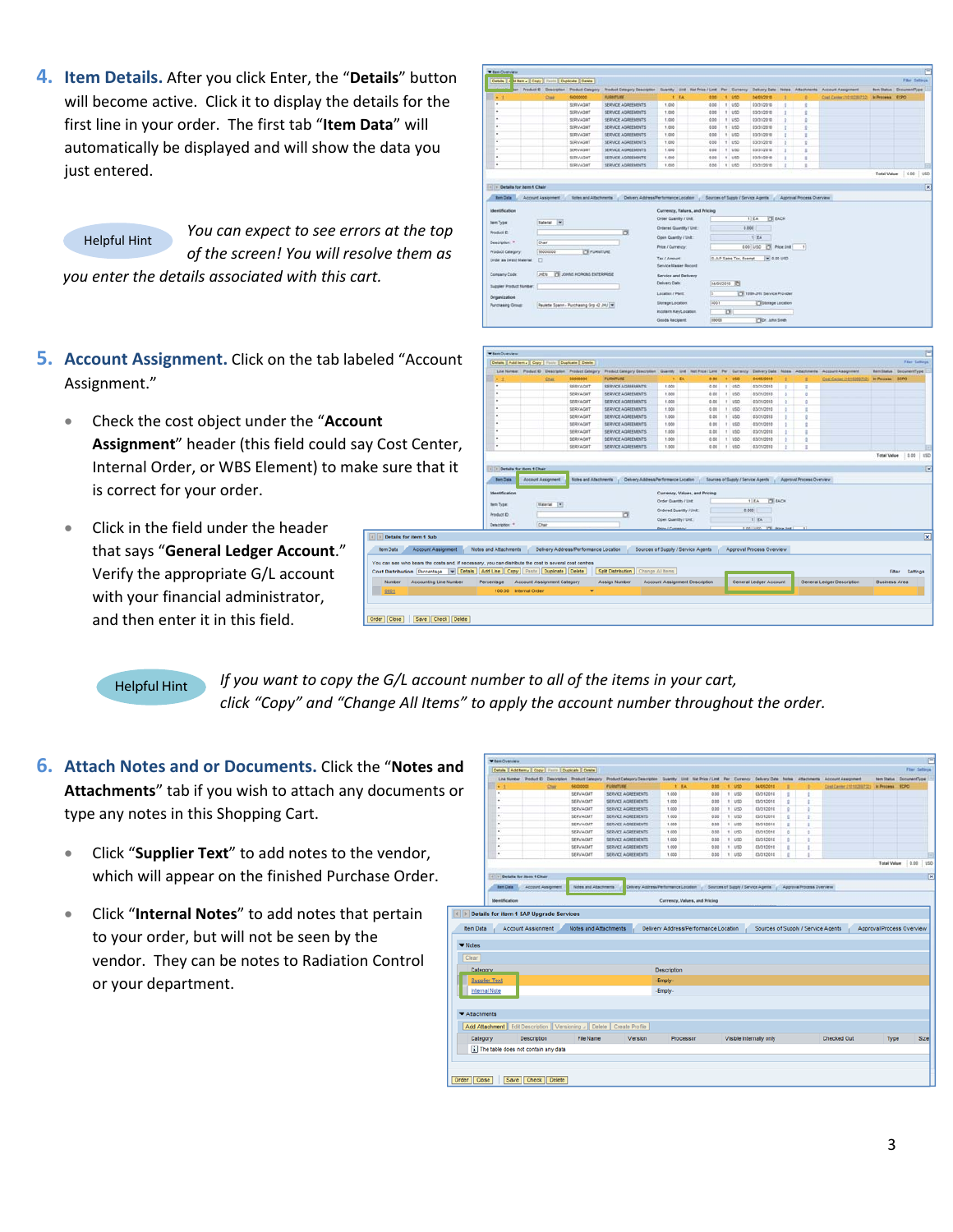- **7. Check the Delivery Address.** Click the "**Delivery Address/Performance Location**" tab to check the delivery address.
	- There are two addresses for radioactive material. All radioactive material should be delivered to one of these addresses:
		- o 1950 McElderry Street (#2513273)
		- o Bayview Campus (#2510181)
	- Enter the **Building** where your item needs to be delivered. The specific lab location can be placed in the **Floor/Room** section.

• In the **Additional Name** section, change JOHNS

|                                                                                                        |                           |             | Details   Add fem .   Copy   Festiv   Duplicate   Details |                                                                                                                              |                               |          |                               |            |                                    |                                 |   |                           |                          |                           | <b>Fiter Settings</b> |  |
|--------------------------------------------------------------------------------------------------------|---------------------------|-------------|-----------------------------------------------------------|------------------------------------------------------------------------------------------------------------------------------|-------------------------------|----------|-------------------------------|------------|------------------------------------|---------------------------------|---|---------------------------|--------------------------|---------------------------|-----------------------|--|
|                                                                                                        |                           |             |                                                           | Line Number Product E Description Product Category Product Category Description Countity Unit Net Price / Limit Per Currency |                               |          |                               |            |                                    | Delivery Date Notes Attachments |   |                           | Account Assignment       | ten Italus - DocumentType |                       |  |
| ٠                                                                                                      |                           | Chat        | 50000000                                                  | <b><i>PLIGNITURE</i></b>                                                                                                     |                               | $1 - EA$ | 0.08                          |            | $t$ uso                            | 04/05/2010                      |   |                           | Cont Centre (1815209732) | N Process ECPO            |                       |  |
| ٠                                                                                                      |                           |             | <b>SERVAGNIT</b>                                          | SERVICE AGREEMENTS                                                                                                           | 1.000                         |          | 0.00                          |            | $t$ $150$                          | 03/31/2010                      | ٠ | ٠                         |                          |                           |                       |  |
| ×                                                                                                      |                           |             | SERVAGNIT                                                 | SERVICE AGREEMENTS                                                                                                           | 1,000                         |          | 0.00                          |            | 1.185                              | 83/31/2010                      |   | ä                         |                          |                           |                       |  |
|                                                                                                        |                           |             | <b>SERVAGNIT</b>                                          | SERVICE AGREEMENTS                                                                                                           | 1,000                         |          | 0.00                          |            | $1 - 1/5D$                         | 03/31/2010                      |   | g                         |                          |                           |                       |  |
| ٠                                                                                                      |                           |             | <b>SERVAGNIT</b>                                          | SERVICE AGREEMENTS                                                                                                           | 1,000                         |          | 0.00                          |            | $T - 1/5D$                         | 03/31/2010                      |   | ٠                         |                          |                           |                       |  |
|                                                                                                        |                           |             | <b>SERVAGNIT</b><br><b>SERVAGNIT</b>                      | SERVICE AGREEMENTS<br>SERVICE AGREEMENTS                                                                                     | 1,000<br>1.000.               |          | 0.00<br>0.00                  |            | 1.150<br>$1$ USD                   | 03/31/2010<br>03/31/2010        |   | ٠                         |                          |                           |                       |  |
|                                                                                                        |                           |             | SERVAGNIT                                                 | SERVICE AGREEMENTS                                                                                                           | 1,000                         |          | 0.00                          |            | $+1.15D$                           | 03/31/2010                      |   | ġ<br>d                    |                          |                           |                       |  |
| ٠                                                                                                      |                           |             | <b>SERVAGNIT</b>                                          | SERVICE AGREEMENTS                                                                                                           | 1.000                         |          | 0.00                          |            | $1 - 1/50$                         | 03/31/2010                      |   | t                         |                          |                           |                       |  |
| ×                                                                                                      |                           |             | SERVAGNIT                                                 | SERVICE AGREEMENTS                                                                                                           | 1.000                         |          | 0.05                          |            | 1.150                              | 03/31/2010                      |   | ٠                         |                          |                           |                       |  |
|                                                                                                        |                           |             |                                                           |                                                                                                                              |                               |          |                               |            |                                    |                                 |   |                           |                          | <b>Total Value</b>        | 0.00                  |  |
|                                                                                                        |                           |             |                                                           |                                                                                                                              |                               |          |                               |            |                                    |                                 |   |                           |                          |                           |                       |  |
| 14 11 Details for item 1 Chair                                                                         |                           |             |                                                           |                                                                                                                              |                               |          |                               |            |                                    |                                 |   |                           |                          |                           |                       |  |
| <b>tem Data</b>                                                                                        | <b>Account Associated</b> |             | <b>Notes and Attachments</b>                              | Delivery Address/Ferturnance Location                                                                                        |                               |          |                               |            | Sources of Supply / Service Agents |                                 |   | Approval Process Overview |                          |                           |                       |  |
|                                                                                                        |                           |             |                                                           |                                                                                                                              |                               |          |                               |            |                                    |                                 |   |                           |                          |                           |                       |  |
| <b>Identification</b>                                                                                  |                           |             |                                                           |                                                                                                                              |                               |          | Currency, Values, and Pricing |            |                                    |                                 |   |                           |                          |                           |                       |  |
| <b>Bem Type:</b>                                                                                       |                           | Material IW |                                                           |                                                                                                                              | Order Quantity / Unit         |          |                               |            |                                    | <b>CE EACH</b><br>$1$ $tA$      |   |                           |                          |                           |                       |  |
|                                                                                                        |                           |             |                                                           |                                                                                                                              | Ordered Quentity / Unit.      |          |                               |            | 0.000                              |                                 |   |                           |                          |                           |                       |  |
| Product D.                                                                                             |                           |             |                                                           | ъ                                                                                                                            | <b>Open Guantty / Unit:</b>   |          |                               |            |                                    | $1$ EA                          |   |                           |                          |                           |                       |  |
| Dealmation: *                                                                                          | Chair                     |             |                                                           |                                                                                                                              | Price / Currency:             |          |                               |            |                                    | 0.00 USD TO Price Unit          |   | n                         |                          |                           |                       |  |
|                                                                                                        |                           | 56000000    | <b>TE FURNITURE</b>                                       |                                                                                                                              |                               |          |                               |            |                                    |                                 |   |                           |                          |                           |                       |  |
|                                                                                                        |                           |             |                                                           |                                                                                                                              |                               |          |                               |            | <b>G.A.P Sales Tax, Exempt</b>     |                                 |   |                           |                          |                           |                       |  |
|                                                                                                        | o                         |             |                                                           |                                                                                                                              | Tax / Amount:                 |          |                               |            |                                    | $= 0.00$ USD                    |   |                           |                          |                           |                       |  |
|                                                                                                        |                           |             |                                                           |                                                                                                                              | Service Master Record         |          |                               |            |                                    |                                 |   |                           |                          |                           |                       |  |
|                                                                                                        | setu                      |             | TE JOHNS HORIZIG ENTERPRISE                               |                                                                                                                              | Service and Delivery          |          |                               |            |                                    |                                 |   |                           |                          |                           |                       |  |
|                                                                                                        |                           |             |                                                           |                                                                                                                              | Delivery Date                 |          |                               |            | Sections IN                        |                                 |   |                           |                          |                           |                       |  |
| <b>Product Catagory</b><br><b>Order as Direct Material</b><br>Company Code:<br>Sozalier Product Number |                           |             |                                                           |                                                                                                                              |                               |          |                               |            |                                    |                                 |   |                           |                          |                           |                       |  |
|                                                                                                        |                           |             |                                                           |                                                                                                                              | <b>Location / Plant</b>       |          | 匠                             |            |                                    | 17 1090-JHU Service Provider    |   |                           |                          |                           |                       |  |
|                                                                                                        |                           |             | Paulette Spann - Purchasing Orp 42 JH2   W                |                                                                                                                              | Storage Location:             |          | oper                          |            |                                    | Storage Location                |   |                           |                          |                           |                       |  |
|                                                                                                        |                           |             |                                                           |                                                                                                                              | Incoherm Key Location:        |          |                               | m          |                                    |                                 |   |                           |                          |                           |                       |  |
|                                                                                                        |                           |             |                                                           |                                                                                                                              | <b>Goods Recipient</b>        |          | succe                         |            |                                    | <b>CIDY, John Smith</b>         |   |                           |                          |                           |                       |  |
|                                                                                                        |                           |             |                                                           |                                                                                                                              | troremental Funding Active:   |          | o                             |            |                                    |                                 |   |                           |                          |                           |                       |  |
|                                                                                                        |                           |             |                                                           |                                                                                                                              | Additional Approval Required: |          | п                             |            |                                    |                                 |   |                           |                          |                           |                       |  |
|                                                                                                        |                           |             |                                                           |                                                                                                                              | Decument Type:                |          | ECPO                          |            |                                    |                                 |   |                           |                          |                           |                       |  |
|                                                                                                        |                           |             |                                                           |                                                                                                                              | Lat Number                    |          |                               |            |                                    |                                 |   |                           |                          |                           |                       |  |
|                                                                                                        |                           |             |                                                           |                                                                                                                              | Shop Cart No                  |          |                               | 1001077391 |                                    |                                 |   |                           |                          |                           |                       |  |
| Organization<br><b>Purchasing Group:</b>                                                               |                           |             |                                                           |                                                                                                                              | 4th Lavel Approver:           |          |                               |            |                                    |                                 |   | b                         |                          |                           |                       |  |

- HOPKINDS ENTERPRISE to P.I.'s Name c/o RCU. This will help us to deliver your order promptly.
- **8. Select a Supplier.** Next, click the tab labeled "Sources of Supply/Service Agents" (also under "Details"). The system will display a list of established vendors to choose from.
	- Scroll to locate the vendor, click the vendor name, and then select "Assign Supplier." The vendor information will be automatically entered into your order If you're not sure how to search for a

| [3] [2] Dictails for item 4 Chair |                                                                                                                                                              |                       |       |                                       |                                    |                           |     |             |
|-----------------------------------|--------------------------------------------------------------------------------------------------------------------------------------------------------------|-----------------------|-------|---------------------------------------|------------------------------------|---------------------------|-----|-------------|
| <b>Tem Dela</b>                   | Account Assignment                                                                                                                                           | Notes and Altachments |       | Delivery Address/Performance Location | Sources of Supply / Service Agents | Approval Process Overview |     |             |
|                                   | No supplier is assigned. You can order from the following sources of supply. Select one and assign it.<br>We possible sources of supply lound in the system. |                       |       |                                       |                                    |                           |     |             |
| Sources of Supply                 |                                                                                                                                                              |                       |       |                                       |                                    |                           |     |             |
|                                   | Assign Supplier Compare Suppliers<br>E Supplies Number Supplies Name                                                                                         | Confood               | llem. | <b>Contract Description</b>           | Supplier Product Net Price         | Conserver                 | Per | <b>Unit</b> |
|                                   |                                                                                                                                                              |                       |       |                                       |                                    |                           |     |             |
|                                   |                                                                                                                                                              |                       |       |                                       |                                    |                           |     |             |
|                                   |                                                                                                                                                              |                       |       |                                       |                                    |                           |     |             |
|                                   |                                                                                                                                                              |                       |       |                                       |                                    |                           |     |             |
|                                   |                                                                                                                                                              |                       |       |                                       |                                    |                           |     |             |
| Preferred Supplier:               | You may suggest a proferred supplier to the purchasing department.                                                                                           | n.                    |       |                                       |                                    |                           |     |             |
|                                   |                                                                                                                                                              |                       |       |                                       |                                    |                           |     |             |
|                                   |                                                                                                                                                              |                       |       |                                       |                                    |                           |     |             |
| Order    Close      Save    Clerk |                                                                                                                                                              |                       |       |                                       |                                    |                           |     |             |

supplier, there is a Job Aid called "Searching for a Vendor" that can help.

**9. Check the Order.** Your order is now complete. Click "Check" (either at the top or the bottom of the screen) to verify the order and make sure that no error messages appear at the top of the screen.

|                                                | <b>Create Shopping Cart</b>            |                    |         |                                |         |                           |   |   |                                                                              |                 |                         | <b>SHR</b> |
|------------------------------------------------|----------------------------------------|--------------------|---------|--------------------------------|---------|---------------------------|---|---|------------------------------------------------------------------------------|-----------------|-------------------------|------------|
| Namber 1001077391                              | Document Name UPUR00 03/31/2010 09:37  | Status in Process. |         | Created On 03/31/2010 09:37:58 |         | Created By Dr. John Smith |   |   |                                                                              |                 |                         |            |
| Shopping cart 1001077391 has no errors         |                                        |                    |         |                                |         |                           |   |   |                                                                              |                 |                         |            |
| Order   Close                                  | Save Check                             |                    |         |                                |         |                           |   |   |                                                                              |                 |                         |            |
| Centeral Data                                  |                                        |                    |         |                                |         |                           |   |   |                                                                              |                 |                         | n          |
|                                                | for their heats                        | Approval Note      |         |                                |         |                           |   |   |                                                                              |                 |                         |            |
| Box on Behalf DT                               | <b>COLOR</b>                           |                    |         |                                |         |                           |   |   |                                                                              |                 |                         |            |
|                                                |                                        |                    |         |                                |         |                           |   |   |                                                                              |                 |                         |            |
| Name of Shopping Cart: UPURED 03/21/2010 09:37 |                                        |                    |         |                                |         |                           |   |   |                                                                              |                 |                         |            |
|                                                |                                        |                    |         |                                |         |                           |   |   |                                                                              |                 |                         |            |
|                                                | Shopping cart 1001077391 has no errors |                    |         |                                |         |                           |   |   |                                                                              |                 |                         |            |
|                                                |                                        |                    |         |                                |         |                           |   |   |                                                                              |                 |                         |            |
|                                                |                                        |                    |         |                                |         |                           |   |   |                                                                              |                 |                         |            |
|                                                |                                        |                    |         |                                |         |                           |   |   |                                                                              |                 | <b>Fiter Settings</b>   |            |
|                                                |                                        |                    |         |                                |         |                           |   |   |                                                                              |                 |                         |            |
|                                                |                                        |                    |         |                                |         | 06/2010                   |   |   | livery Date Notes Attachments Account Assignment<br>Cost Center (1210209732) | In Process ECPO | tem Status DocumentType |            |
|                                                |                                        |                    |         |                                |         | 31/2010                   |   | z |                                                                              |                 |                         |            |
|                                                |                                        |                    |         |                                |         | 31/2010                   | ٠ |   |                                                                              |                 |                         |            |
| ٠                                              | SERVAGINT                              | SERVICE AGREEMENTS | $+ 000$ | 0.00                           | $+1050$ | 03/21/2010                |   |   |                                                                              |                 |                         |            |
| ٠                                              | <b>SERVAGET</b>                        | SERVICE AGREEMENTS | 1.500   | 0.05                           | $+$ usp | 03/21/2010                | ٠ | ż |                                                                              |                 |                         |            |